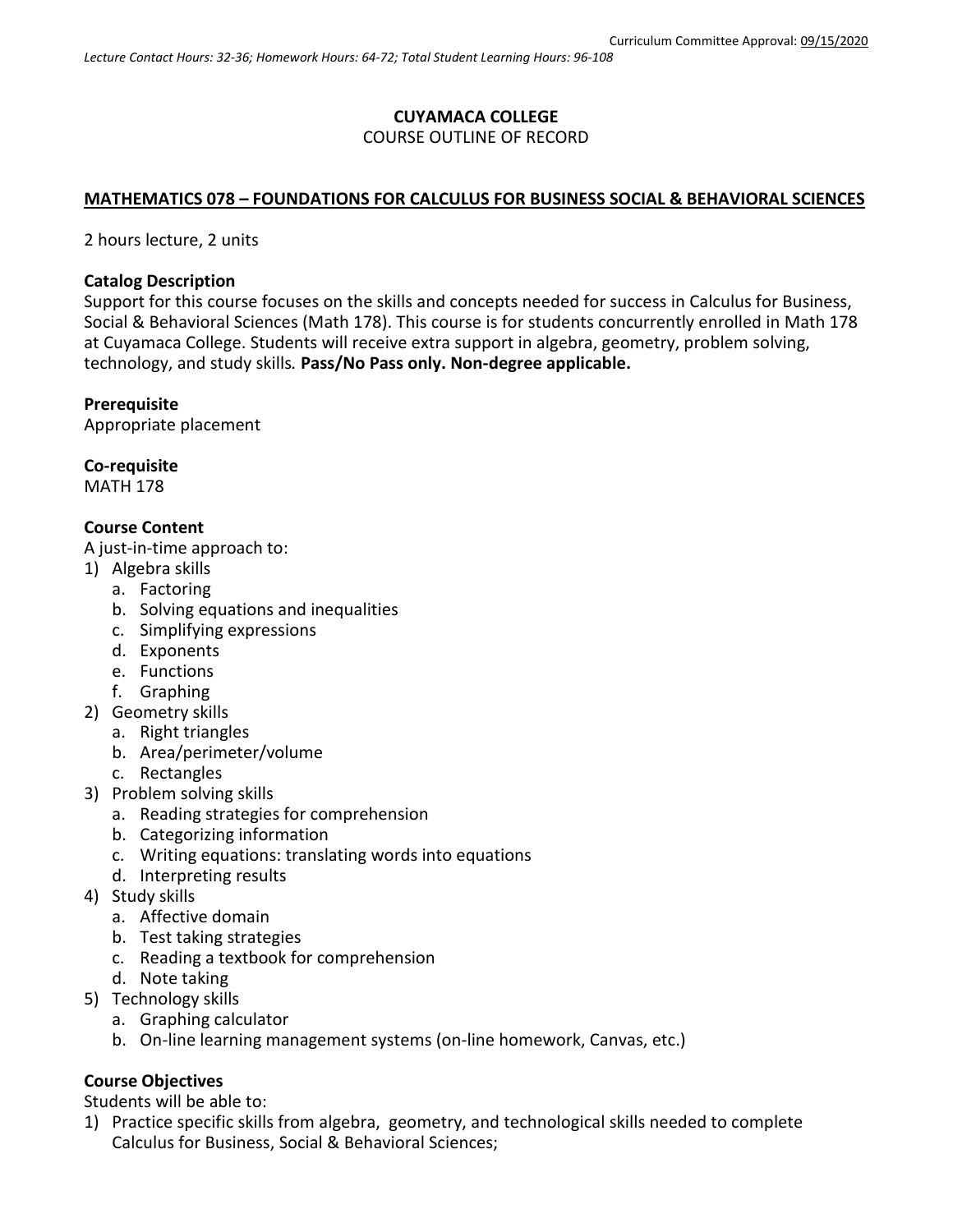- 3) Assess and improve their mathematical competency;
- 4) Use effective study skills.

## **Method of Evaluation**

A grading system will be established by the instructor and implemented uniformly. Grades will be based on demonstrated proficiency in subject matter determined by multiple measurements for evaluation, one of which must be essay exams, skills demonstration or, where appropriate, the symbol system.

- 1) Independent exploration activities which measure students' ability to analyze the connections between the numeric, algebraic, and verbal representations of various types of algebraic expressions, equations, inequalities, functions, and systems of equations and/or inequalities when applied to real-world problems and data analysis.
- 2) Quizzes and exams (including a comprehensive in-class final exam) which measure students' ability to work independently using graphic, numeric, and algebraic techniques to simply algebraic expressions; formulate, analyze and solve algebraic equations, inequalities, and systems of equations and inequalities; identify and analyze algebraic, exponential, and logarithmic functions; use all of the above in solving real-world application problems.
- 3) Homework in which students apply graphic, numeric and algebraic principles discussed in class to a series of practice problems to help them formulate questions and receive feedback from the instructor, tutors, or classmates.
- 4) Computer laboratory assignments in which students apply algebraic principles and problem-solving techniques discussed in class to help students identify gaps in their skill attainment and concept mastery and to improve their symbolic manipulation abilities and problem-solving skills.

## **Special Materials Required of Student**

Graphing utility

### **Minimum Instructional Facilities**

Smart classroom with writing boards covering three walls, overhead projector, graphing utility overhead viewing panels

### **Method of Instruction**

- 1) Lecture and discussion
- 2) Teamwork
- 3) Computer-facilitated instruction

# **Out-of-Class Assignments**

- 1) Problem sets
- 2) Reading and/or writing assignments
- 3) Exploratory activities and/or projects

### **Texts and References**

- 1) Required (representative example): None
- 2) Supplemental: Exploratory projects and classroom activities created by Cuyamaca College faculty

### **Exit Skills**

Students having successfully completed this course exit with the following skills, competencies and/or knowledge:

- 1) Operations, simplification and manipulation
	- a. Polynomials
	- b. Factoring
	- c. Rational expressions